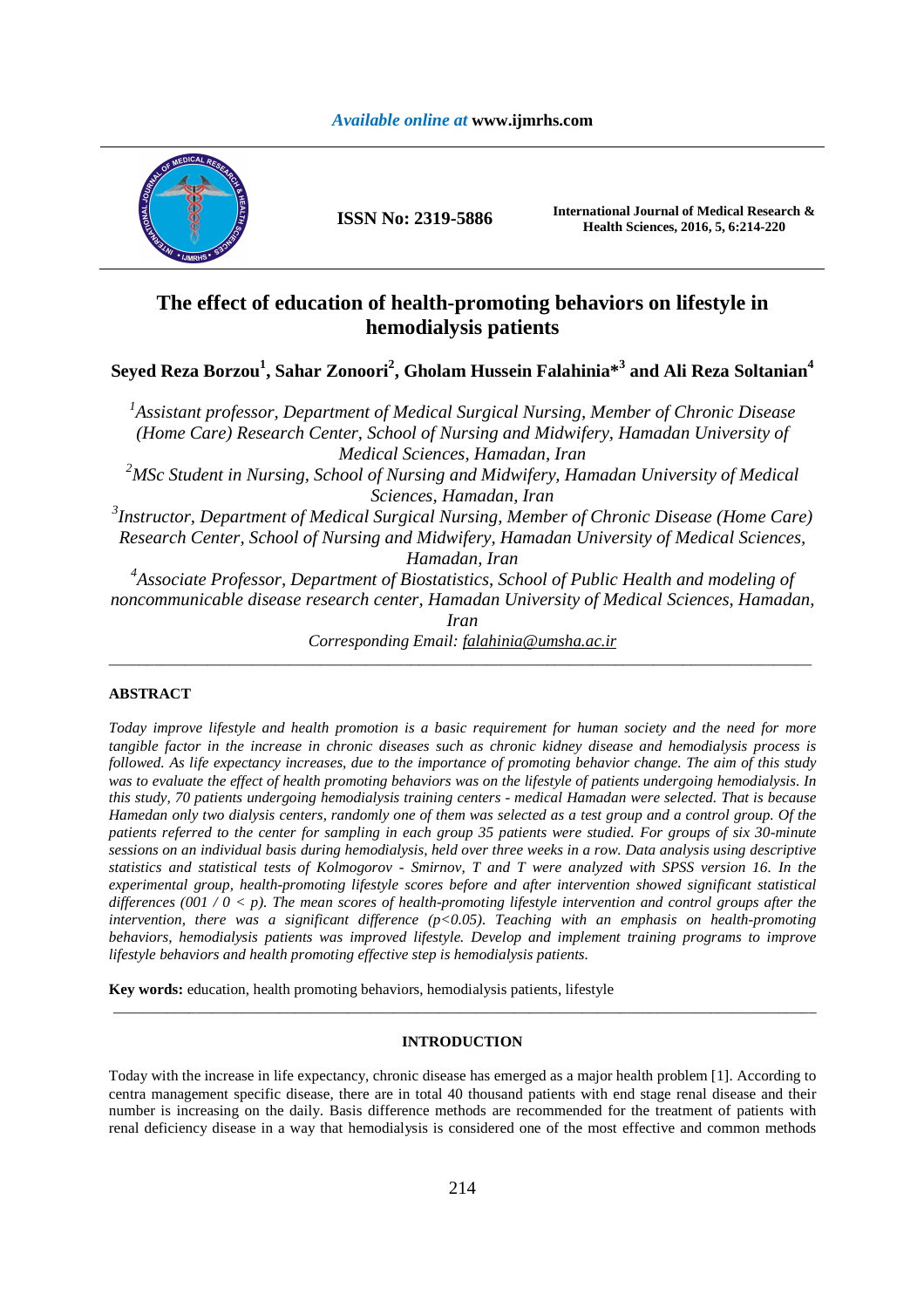[2].although hemodialysis increases the life span of patients with renal failure, it results in numerous problems. While hemodialysis as a part of treatment trend of chronic disease can lead to change in the life style, health situation and playing the social role of the individual and influence not only the physical health but also the mental health of the patient and it can increase the costs of health services and influence the life style of the patients[3,4]. Given the numerous health problems same in this patients, different solution have been suggested for improving their life style including behaviors promoting health  $\overline{[5,6]}$ .

*\_\_\_\_\_\_\_\_\_\_\_\_\_\_\_\_\_\_\_\_\_\_\_\_\_\_\_\_\_\_\_\_\_\_\_\_\_\_\_\_\_\_\_\_\_\_\_\_\_\_\_\_\_\_\_\_\_\_\_\_\_\_\_\_\_\_\_\_\_\_\_\_\_\_\_\_\_\_*

Health promotion is the science and art of changing life style for the purpose of achieving perfection and consists of behaviors during which the individual pays attention to appropriate nutrition, regular exercise, avoiding destructive behaviors and improving the performance of the individual despite illness. Controlling emotions and coping with stress and problem caused by disease and independence and consistency [5,7].

In other words, health promotion is empowering individual in identifying effective factors in individual and social health and right decision –making in the selection of hygienic behaviors an in consequence following healthy life style [8,9].

Indeed health promoting behavior consist of actions that lead to empowering individuals toward increasing their control over health and ultimately empowering individual and social health. During this process the individual pays attention to suitable nutrition, regular exercise, avoiding smoking, and act. And these behaviors are promoted through formal an informal instructions [7,10]. Health promoting life style consist of six aspects that included belief in God power toward protecting mental health aspect, feeling responsibility toward health, maintaining interpersonal relations toward promoting social aspect of the health , controlling stress toward preventing from physical and mental disease, exercise and physical activities and following safe nutritional diet toward maintaing health.in the same way the life span of the individuals increases, the importance of the health promoting behaviors rises given the maintained of the individual function and independence and the increase in in the quality of their life is revealed more and more on the daily basis [11,12].

Health promotion behavior is an important concept for nurses since most nursing roles consist of instruction and health maintenance. Nursing knowledge has been guided toward helping the individuals, family and society for the purpose of achieving maximum health power [13].

Health promotion consist of facilitating the use of energy and potential power of individuals, improved life style, being productive and use of individual abilities related to health. Health promotion behavior is indicative of tendency to sublimation that results in optimal. Well-being, personal development and creative life [14,15].

It is obvious that since the purpose of life in individuals affected by chronic disease is not just long life and being alive, but the life style and its effects are important too and given the fact that the role of education has been emphasized by researchers in solving the problems of disease patients, therefore education can play on important role in improving the life style of dialysis patients. Considering the chronic and deabilitating nature of renal failure and the patients need to long use of dialysis and the effect of disease on the life style of the patients, the researcher decided to conduct a study aiminy at the effect of educating health promotion behavior on the life style of dialysis patients with the hope that its results could take a small step toward improving the life style of dialysis patient.

# **MATERIALS AND METHODS**

Present quasi- experimental study was conducted using two groups. That is, pre-test of intervention design in 2014- 2015. Due to the limited number of medical center for hemodialysis in Hamadan city, a center was randomly selected as the experimental group and another as the control group. Then the centers were made accessible for hemodialysis patients in two groups: control [35] and experimental [35]. Using sampling method, the sample size was estimated according to the study of aghakhani and colleagues [16] confidence of 95% and test power of 85% and with 10% probability of loss and using following formula:

$$
\frac{\frac{2\left(z_{1-\frac{\alpha}{2}}+z_{1-\beta}\right)^2(\sigma^2)}{d^2}}{d^2}N
$$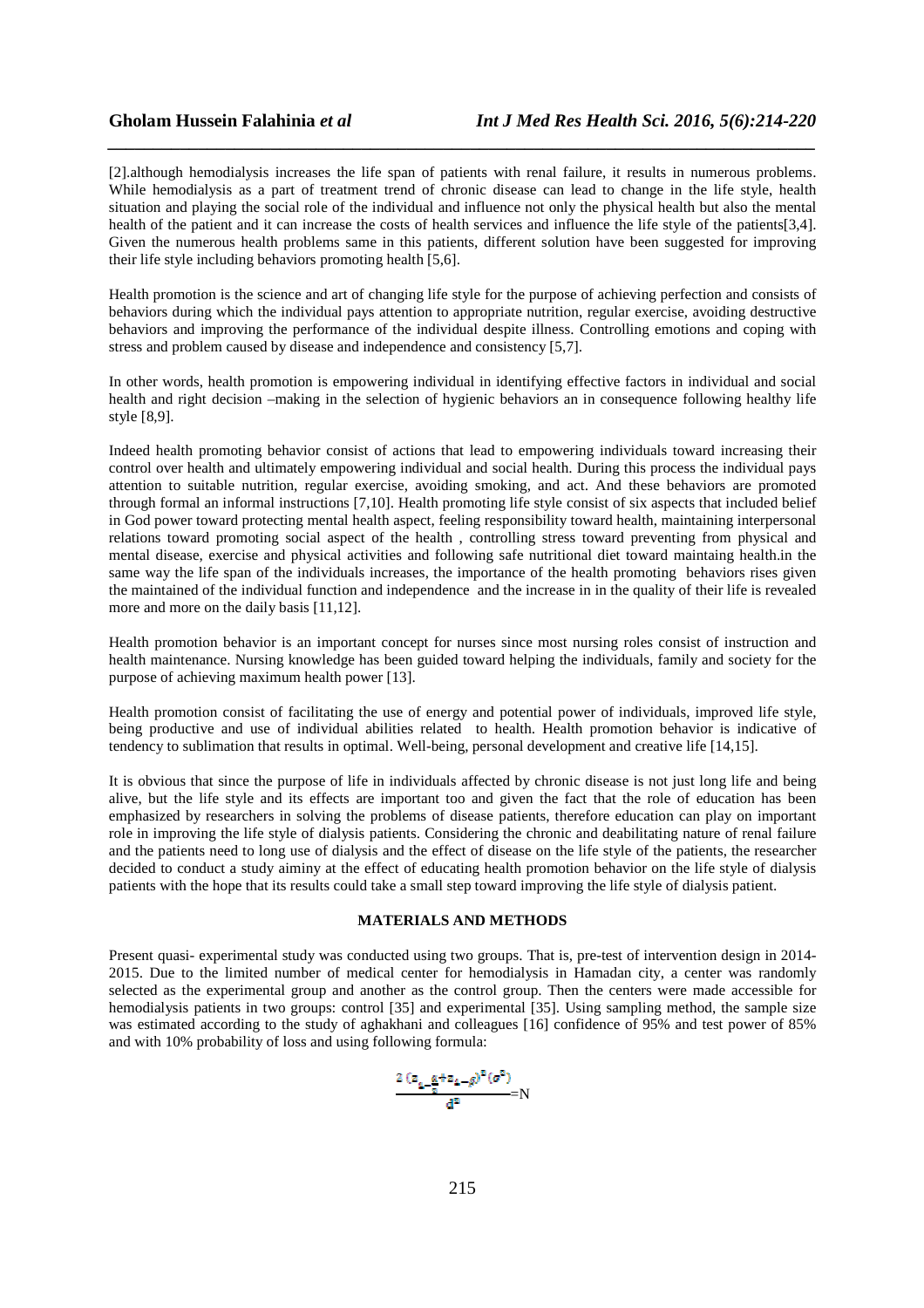Inclusion criteria for the study: the criteria for the study consist of following: age range between 18 to 60, ability to communicate verbally. At least a full course of primary education, lake of mental health problems or functional disability, lake of malignancies, having a history of dialysis for at least six months and two or three time of dialysis at a week. Exclusion criteria for the study included: moving the patients to another medical center, death or simultaneous participation in the study were similar. Data collection tool included demographic questionnaire and walker adjusted life style promotion questionnaire for promoting health.

*\_\_\_\_\_\_\_\_\_\_\_\_\_\_\_\_\_\_\_\_\_\_\_\_\_\_\_\_\_\_\_\_\_\_\_\_\_\_\_\_\_\_\_\_\_\_\_\_\_\_\_\_\_\_\_\_\_\_\_\_\_\_\_\_\_\_\_\_\_\_\_\_\_\_\_\_\_\_*

The six part selection of this tool and the number of items in each section were as follow: self –actualization [8 question], responsibility for health [15 item], inter personal support [6 item], stress control [7 item], sports [5item], nutrition [9 item] and it is necessary to explain that some of these categories overlap. To determine the validity and modulate the questionnaire, it was given to some of the professor of nursing a midwifery college and they made the necessary changes in it. In Mohammad zeidi and his collogues study [2011] the validity and reliability of health promoting life style questionnaire were assessed. Cronbach alpha for the whole questionnaire was 82%. [17]. In this study, the test-retest method was used to determine the reliability of the questionnaire. The correlation coefficient for the whole health promoting life style questionnaire was 84% that was indicative of appropriate necessary permit and referring to the above-mentioned medical center, selected the investigation units having inclusion criteria of patients. Then by introducing himself and stating the objective of the study, he presented explanations on the confidentiality of the data and patient's satisfaction and also obtaining consent from patients, and the demographic data questionnaire was completed and registered. Then the modulated health promoting life style questionnaires were made accessible for the research units of the two groups. For experimental group, six 30 minute session were held in three consecutive weeks in a face to face method with guest ions and answers. After completing six educational sessions, the researcher delivered the topic in the form of health behavior booklets to the patients. The content of the curriculum was fitted to the aspect of health promoting life style including nutritional diet topic, physical activity, sense of responsibility for personal health, given spiritual growth. Interpersonal relation and stress control that were provided according to existing scientific books and references of dialysis [18, 19] and each aspect of the booklets was given to the related expert based on the topic in a way that nutrition aspect, physical activity and responsibility for the health were studied and confirmed by two nephrologist, spiritual growth aspect by religious expert and interpersonal relation and stress control by a master of clinical psychology.

| P-value             | Intervention group% | Control group%  | Variable level                    | variable                   |  |
|---------------------|---------------------|-----------------|-----------------------------------|----------------------------|--|
| .516                | 17[48.6]            | 20[57.1]        | male                              | sex                        |  |
| $\sqrt{4}$          | 18[51.4]            | 15[42.9]        | female                            |                            |  |
|                     | 27[77.1]            | 30[85.7]        | married                           |                            |  |
| ./830<br>$\sqrt{3}$ | 2[5.7]              | 3[8.6]          | divorced                          | marriage                   |  |
|                     | 6[17.1]             | 2[5.7]          | Died                              |                            |  |
|                     | 11[31.4]            | 15[42.9]        | Ability for writing and study     |                            |  |
| 3.34                | 14[40]              | 7[20]           | Under diploma                     |                            |  |
| ./1                 | 8[22.9]             | 7[20]           | <b>Education</b> level<br>diploma |                            |  |
|                     | 2[5.7]              | 6[17.1]         | College education                 |                            |  |
| ./583               | 13[37.1]            | 10[28.6]        | Twice in a week                   |                            |  |
| $\sqrt{1}$          | 22[62.9]            | 25[71.4]        | Three in a week                   | Dialysis session in a week |  |
|                     | 16[45.7]            | 17[48.6]        | $1-2$ years                       |                            |  |
| ./707<br>./7        | 13[37.1]            | 10[28.6]        | 3-5 years                         | Dialysis number in a year  |  |
|                     | 6[17.1]             | 8[22.9]         | $>5$ years                        |                            |  |
|                     | 7[20]               | 4[11.4]         | unknown                           |                            |  |
| 2.796               | 11[31.4]            | 9[25.7]         | hypertension                      |                            |  |
|                     | 10[28.6]            | 10[28.6]        | diabetes                          |                            |  |
| .780                | 1[3.9]              | 3[8.6]          | Polycystic kidney                 | Etiology of renal disease  |  |
|                     | 1[2.9]              | 2[5.7]          | glumerolonephritis                |                            |  |
|                     | 1[2.9]              | 2[5.7]          | Chronic polynephritis             |                            |  |
|                     | 4[11.4]             | 5[14.3]         | others                            |                            |  |
| $t = -.084$         | $48.4 \pm 11.4$     | $48.7 \pm 11.3$ | age                               |                            |  |
| $p = ./9$           |                     |                 |                                   |                            |  |
| $t = -1/383$        | $.75 \pm 3.3$       | $.75 \pm 3.4$   | Duration of dialysis (hours)      |                            |  |
| $p = 1/1$           |                     |                 |                                   |                            |  |

| Table 1: demographic characteristics |  |
|--------------------------------------|--|
|--------------------------------------|--|

To encourage them to follow the presented education more and more , they contacted the patients according to the previous coordinated hours and days and answered their questions patients in control group received no intervention. Data were recollected from both groups. At the end of study due to ethical consideration, the developed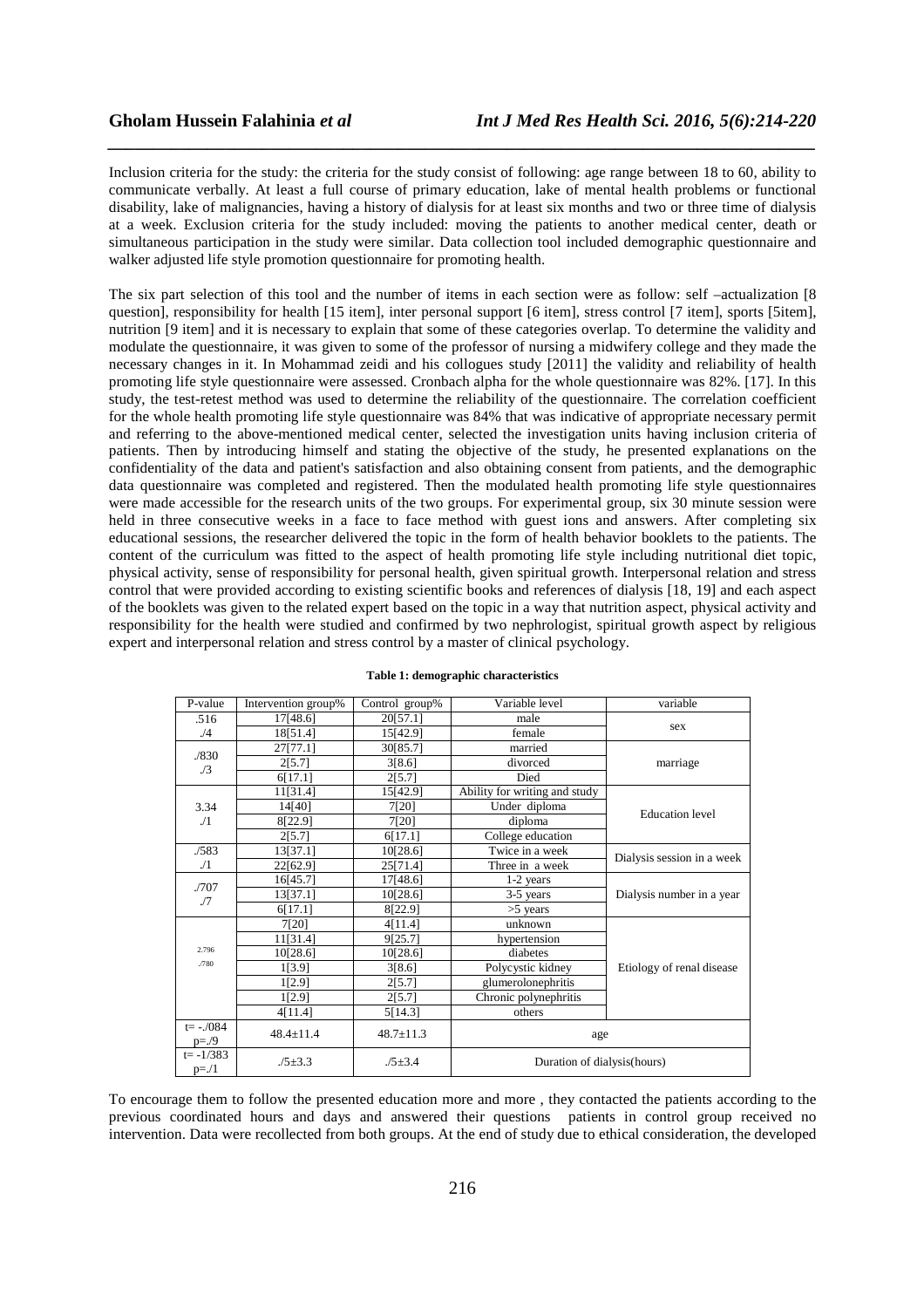or manual was provided for control group. The collected data were analyzed by spss soft ware version 16 and using descriptive statistics and independent statical t-test, even t confidentiality level of 95%.

*\_\_\_\_\_\_\_\_\_\_\_\_\_\_\_\_\_\_\_\_\_\_\_\_\_\_\_\_\_\_\_\_\_\_\_\_\_\_\_\_\_\_\_\_\_\_\_\_\_\_\_\_\_\_\_\_\_\_\_\_\_\_\_\_\_\_\_\_\_\_\_\_\_\_\_\_\_\_*

### **RESULTS**

Information on individual characteristics of the participants have been shown in table 1. According to this table before the intervention, significant statically were not observed between the individual characteristics of the participants. In two control and intervention groups, Result of Kolmogrof-Smerinof were indicative of normal distribution of the data. Thus the pair t- test and independent t-test were used. the main score of health promotion life style of hemodialysis patients and its sub-indexes increased in the intervention group after intervention compared to that op prior to intervention that in terms of statistical test[t-test] was significant [p<0.05] [table 2].

**Table 2. Compare the differences between the average score on the lifestyle of health promoting behaviors in hemodialysis patients before and after in two group** 

| Intervention group |                  |                  | Control group |                  |                  | index                           |
|--------------------|------------------|------------------|---------------|------------------|------------------|---------------------------------|
| $P_{value}$        | after            | before           | $P_{value}$   | after            | before           |                                 |
| .001               | $15.9 \pm 144.6$ | $17.2 \pm 133.9$ | 47.           | $18.9 \pm 129.4$ | $19.3 \pm 128.4$ | Health improving behavior       |
| .001               | $5.5 + 24$       | $5.8 \pm 22.6$   | .77           | $4.7 \pm 19.5$   | $4.9 \pm 19.6$   | Self actualization              |
| .001               | $6.1 + 44.5$     | $6.9 + 41.2$     | .56           | $7.8 + 40.7$     | $8.1 + 40.3$     | Responsibility sense for health |
| .002               | $3.7 \pm 18.8$   | $4.1 + 17.7$     | .69           | $2.8 \pm 17.2$   | $2.9 \pm 17.08$  | Interpersonal support           |
| .001               | $3 \pm 18.8$     | $3.9 \pm 17.1$   | .5            | $2.7 \pm 17$     | $2.6 \pm 16.8$   | Stress control                  |
| .001               | $2.4 \pm 11.4$   | $3.05 \pm 9.1$   | .18           | $3.2 \pm 11$     | $3.1 \pm 10.6$   | Physical activity               |
| .001               | $3.4 \pm 27$     | $4.7 \pm 25.9$   |               | $5.4 \pm 23.9$   | $5.3 \pm 23.9$   | nutrition                       |

Only the mean difference of nutrition sub-index in the intervention group before and after intervention was not significant [p>0.05]. In control group the mean of scores in general and in the domains before and after intervention did not reveal significant statistical difference [p>0.05] (table 2).

Therefore ,based on independent t-test a significant difference was observed between the mean score of health promoting life style score in intervention group and control group after intervention as a whole and in all domains [p<0.05] (table 3) whereas this difference was not significant prior to intervention (table 4).

| independent t test<br>$(p_{value})$ | intervention<br>Men $\pm$ sd | control<br>Men $\pm$ sd | index                           |  |
|-------------------------------------|------------------------------|-------------------------|---------------------------------|--|
|                                     |                              |                         |                                 |  |
| 1.245                               | $17.2 \pm 133.9$             | $19.3 + 128.4$          | Health improving behavior       |  |
| $[.21]$                             |                              |                         |                                 |  |
| 2.327                               |                              | $4.9 \pm 19.6$          |                                 |  |
| [2.02]                              | $5.8 \pm 22.6$               |                         | Self actualization              |  |
| .519                                |                              | $8.1 \pm 40.3$          | Responsibility sense for health |  |
| [.60]                               | $6.9 \pm 41.2$               |                         |                                 |  |
| .768                                |                              |                         |                                 |  |
| $[.44]$                             | $4.1 \pm 17.7$               | $2.9 \pm 17.08$         | Interpersonal support           |  |
| .352                                |                              |                         |                                 |  |
| [.72]                               | $3.9 \pm 17.1$               | $2.6 + 16.8$            | Stress control                  |  |
| $-1.974$                            |                              |                         |                                 |  |
| $\left[ .05 \right]$                | $3.05 \pm 9.1$               | $3.1 \pm 10.6$          | Physical activity               |  |
| 1.681                               |                              | $5.3 \pm 23.9$          |                                 |  |
| [.09]                               | $4.7 \pm 25.9$               |                         | nutrition                       |  |
|                                     |                              |                         |                                 |  |

#### **Table3: Compare the differences between the average score on the lifestyle of health promoting behaviors before intervention in two group**

#### **DISCUSSION**

According to result, education of health promoting behaviors has been effective in increasing health promoting life style in intervention group, meaning that delivering education to patients in intervention group leads to promoting life style toward promoting health. In control group although the mean score of health promoting life style had increase after intervention, the difference in score was not statistically significant before and after the intervention. According to result mentioned it can be concluded that the obvious statistical difference between the score before and after the subjects under study in intervention group could be attributed to health promoting behaviors training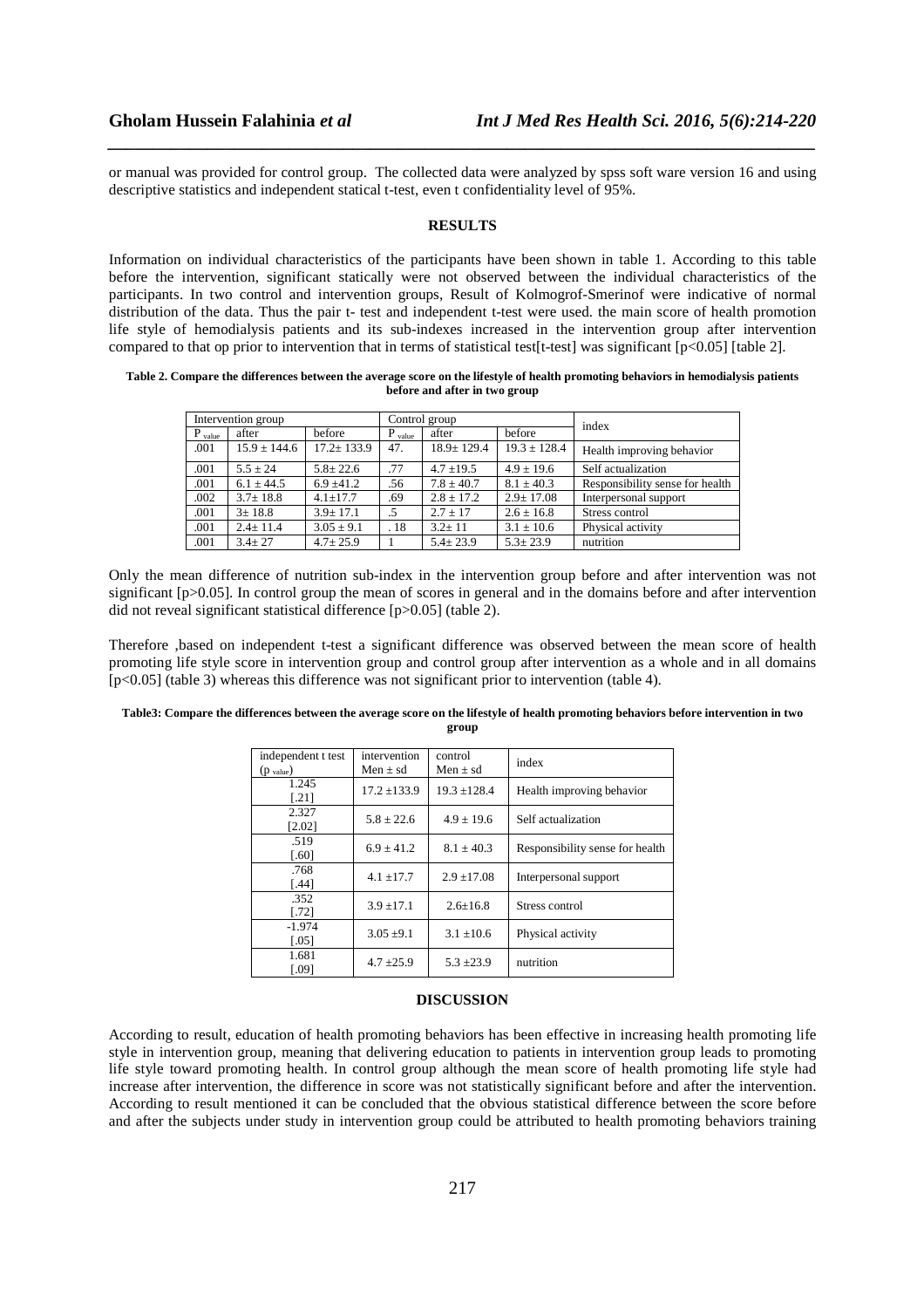programs that have resulted in significant increase in the health promoting life style. Royani and colleagues state that the health promoting life style is related with self-efficiency and self –care of patients under dialysis treatment and they considered it necessary to focus on education for health behaviors [20].

*\_\_\_\_\_\_\_\_\_\_\_\_\_\_\_\_\_\_\_\_\_\_\_\_\_\_\_\_\_\_\_\_\_\_\_\_\_\_\_\_\_\_\_\_\_\_\_\_\_\_\_\_\_\_\_\_\_\_\_\_\_\_\_\_\_\_\_\_\_\_\_\_\_\_\_\_\_\_*

| Independent t test  | intervention   | control          | index                           |  |
|---------------------|----------------|------------------|---------------------------------|--|
| $P_{value}$         | Men $\pm$ sd   | Men $\pm$ sd     |                                 |  |
| 3.937               | $15.9 + 144.6$ | $18.9 \pm 129.4$ | Health improving behavior       |  |
| [.001]              |                |                  |                                 |  |
| 3.620               | $5.5 + 24$     | $4.7 + 19.5$     | Self actualization              |  |
| [.001]              |                |                  |                                 |  |
| 2.272               | $6.1 + 44.5$   | $7.8 + 40.7$     | Responsibility sense for health |  |
| $\lceil .02 \rceil$ |                |                  |                                 |  |
| 2.048               | $3.7 \pm 18.8$ | $2.8 \pm 17.2$   | Interpersonal support           |  |
| [.04]               |                |                  |                                 |  |
| 2.625               | $3 + 18.8$     | $2.7 \pm 17$     | Stress control                  |  |
| $\lceil .01 \rceil$ |                |                  |                                 |  |
| .673                | $2.4 + 11.4$   | $3.2 + 11$       | Physical activity               |  |
| $[.05]$             |                |                  |                                 |  |
| 2.598               | $4.3 \pm 27$   | $5.4 \pm 23.9$   | nutrition                       |  |
| [.01]               |                |                  |                                 |  |
|                     |                |                  |                                 |  |

| Table 4: Compare the differences between the average score on the lifestyle of health promoting behaviors after intervention in two |
|-------------------------------------------------------------------------------------------------------------------------------------|
| groups                                                                                                                              |

In the studies conducted by researchers , no study was found to the effect of education for health promoting behaviors on the life style of patients under treatment by hemodialysis and most of the studies have focused on other chronic disease.in the study by mohamadpour and collegues using a questionnaire identical to that of present study, it was shown that the health promoting education program leads to significant increase in the life style score promoting diabetic patients after educational intervention compared to that of before intervention [p<0.05].

Radmehr and his collogues in the research that studied "the effect of health promoting behaviors education based on pander theory on the life style of patients by obsessive-compulsive disorder, showed that the mean and standard deviation of life style scores promoting health before intervention was 111.37±21 and after intervention 139.57±14 and the difference in scores was statistically significant  $[p<0.05]$  [22].

Safabakhsh also revealed that health promoting education program based on pander theory after three session leads to significant increase in the health promoting life style score after coronary artery bypass surgery [23]. Although the studies mentioned are different from this study in term of sample under study, they indicate that education health promoting behaviors can affected the life style of patient with chronic disease.

Independed t test showed significant statistical difference between the mean score of health promoting behavior between two groups [p=0.001]. Result indicates the positive effect of educating health promoting behavior on patients under dialysis. Result of oresent study were consistent with the result of study conducted by Alaeekarahroudy in 2015 , in their study that aimed at studying the effect of health promoting education program on the life style of adolescents with major thalasemia. It was shown that educational intervention resulted in improving the life style of patients with major thalassemia [24]. In spite of difference in target group and method, result showed improvement in the life style after intervention. In the study mohamadipour using a questionnaire identical to that of present study, it was revealed that health promoting education program led to significant increase in the health promoting life style score in diabetic patients after intervention compared to the score before intervention  $[p < 0.05]$ [21].

### **CONCLUSION**

Result of present study showed that health promoting educational behavior for dialysis patients led to improvement in their life style. The effect of health promoting behavior training was observed in all domains of life style including: nutrition, sport, responsibility for health, stress control, interpersonal support and self-actualization. This given the effects of chronic disease on the health and health behaviors of the person and need to long term use of dialysis by patients and the effects of disease on the life style and health promoting behavior of the patients. Training health promoting behavior can be one important step in increasing improvement and life style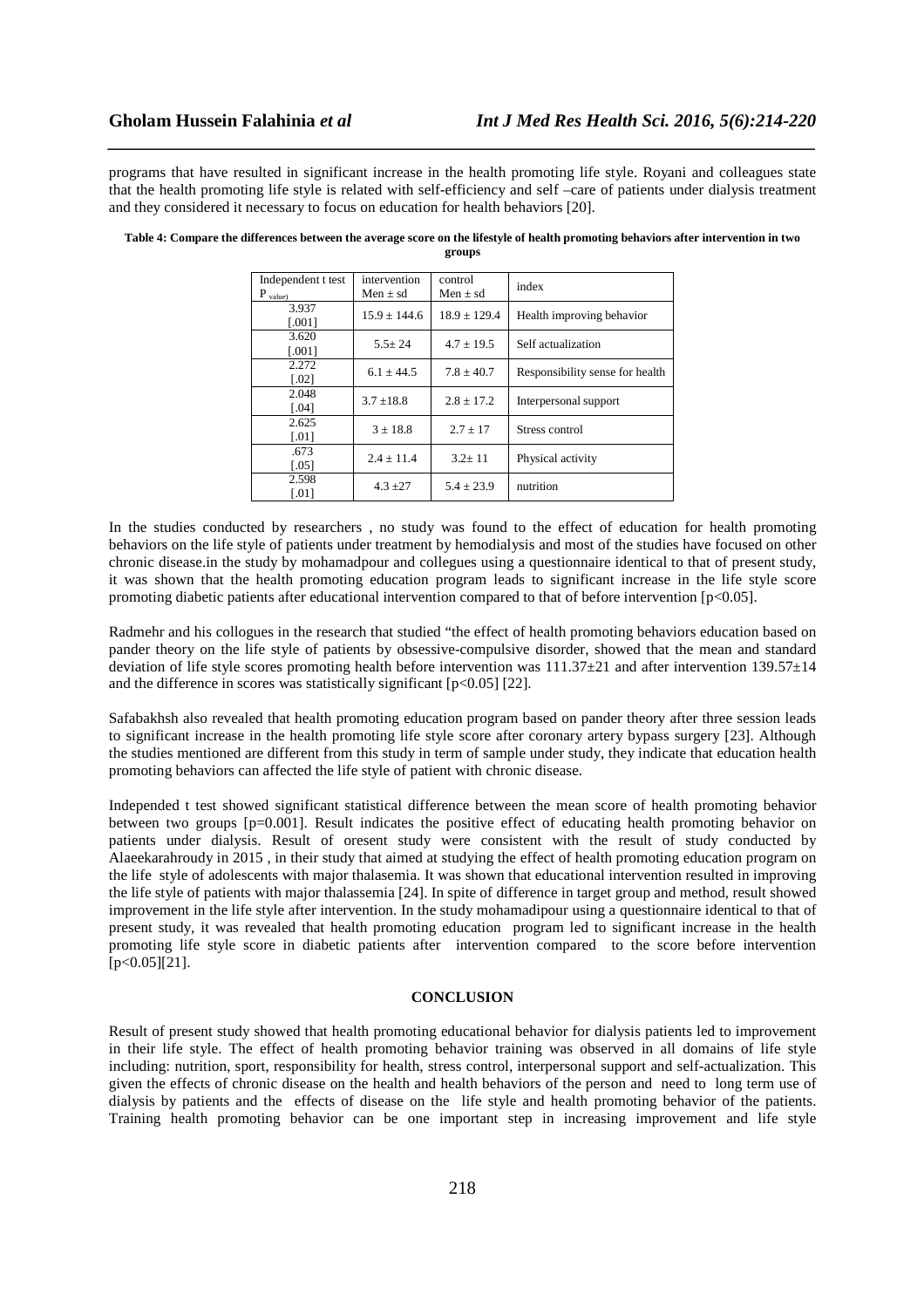modification. Among the limitations of this study, effects of other sources including doctors, personnel, media, etc could be mentioned that are out of control of the researcher. Also the tool used is of self report type witch different factors such as fatigue, impatience, etc can be effective on its responses. It is recommended that the effect of educational models such as pander health promotion model be use in the next studies in order to study their effects on the life style of dialysis patients.

*\_\_\_\_\_\_\_\_\_\_\_\_\_\_\_\_\_\_\_\_\_\_\_\_\_\_\_\_\_\_\_\_\_\_\_\_\_\_\_\_\_\_\_\_\_\_\_\_\_\_\_\_\_\_\_\_\_\_\_\_\_\_\_\_\_\_\_\_\_\_\_\_\_\_\_\_\_\_*

### **Acknowledgment**

Present article is a part of graduated thesis of surgical nursing approved by research council of medical university and health service of Hamedan city. Also this plan has been approved ethical committee in research with number D/P/16/35/9/5862.

Also this plan registered in the clinical trial center of Iran .authors deeply thank the research deputy of nursing faculty , faculty member, personnel of dialysis ward and dialysis patients who did not hesitate in corporating with us.

# **REFERENCES**

[1] Parvan K, Lakdizaji S, Roshangar F, Mostofi M. Quality of sleep and its relationship to quality of life in hemodialysis patients. Journal of caring sciences. 2013; 2(4):295-304.

[2] Raiesifar A., Torabpour M., Mohsenizad P.. Causes of chronic renal failure in hemodialysis patients of Abadan. IJCCN. 2010; 2 (4) :11-12

[3] Rambod M, Rafiei F. Relationship between perceived social support and quality of life in hemodialysis patients. Iranian Journal of Nursing Research 2008-2009;3(10-11):85-94

[4] Safizadeh H, Grosi B,Afsarpour S. Quality of life in hemodialysis patients. Payesh Journal . 2006; 5(1):29-35

[5] Wei C-N, Harada K, Ueda K, Fukumoto K, Minamoto K, Ueda A. Assessment of health-promoting lifestyle profile in Japanese university students. Environmental health and preventive medicine. 2012; 17(3):222-7.

[6] Teo K, Lear S, Islam S, Mony P, Dehghan M, Li W, et al. Prevalence of a healthy lifestyle among individuals with cardiovascular disease in high-, middle-and low-income countries: the Prospective Urban Rural Epidemiology (PURE) study. JAMA. 2013; 309(15):1613-21.

[7] Norouzinia R, Aghabarari M, Kohan M, Karimi M. Health promotion behaviros and its correlation with anxity and some students demographic factors of Alborz university of Medical Sciences.Journal of Health Promotion Management. 2013; 2(4):39-49.

[8] Peker K, Bermek G. Predictors of health-promoting behaviors among freshman dental students at Istanbul University. Journal of Dental Education. 2011; 75(3):413-20.

[9] Riekert KA, Ockene JK, Pbert L. The handbook of health behavior change: Springer Publishing Company; 2013. [10] Ayaz S, Tezcan S, Akinci F. Health promotion behavior of students at the nursing college. Cumhuriyet Universitesi Hemsirelik Yuksekokulu 2005; 9(2): 26-34.

[11]Eldredge LKB, Parcel GS, Kok G, Gottlieb NH. Planning health promotion programs: an intervention mapping approach: John Wiley & Sons; 2011.

[12]Tavakoli M, Emadi Z. The Relationship between Health-Promoting Lifestyle, Mental Health, Coping Styles and Religious Orientation among Isfahan University Students. J Res Behave Sci 2015; 13(1): 64-78

[13]Chhim D. Comparison of health promotion lifestyles of family nurse practitioner students and non-nursing students. [Master thesis]. School of Nursing, California State University. 2011

[14]Anbari K, Mostafavi SM, Ghanadi K. Health Promoting Behaviors in Women of Khorramabad City in Western Iran in 2013. Women's Health Bulletin. 2014; 2(1).

[15] Hosseini M, Ashktorab T, Taghdisi M. Health Promotion Lifestyle in Nursing Students: a systematic review. JHPM. 2013; 2 (1) :66-79

[16]Sharifnia H, Aghakhani N, Nazari R, Nahrir B. A Comparative Study of Quality of Life ( QOL) Among Patients with Haemodialysis and Peritoneal Dialysis. jgbfnm. 2012; 8 (2):35-42

[17]Mohammadi Zeidi I, Pakpur Hajji A, Mohammadi Zeidi B. Reliability and validity of the Persian version of the health-promoting lifestyle questionnaire. Journal of Mazandaran University of Medical Sciences. 2012; 21:156-62.

[18]Brunner LS, Smeltzer SCC, Bare BG, Hinkle JL, Cheever KH. Brunner & Suddarth's textbook of medicalsurgical nursing: Lippincott Williams & Wilkins; 2010.

[19]Gokal R, Khanna R ,Krediet RT, Nolph KD. Textbook of peritoneal dialysis: Springer Science & Business Media; 2013.